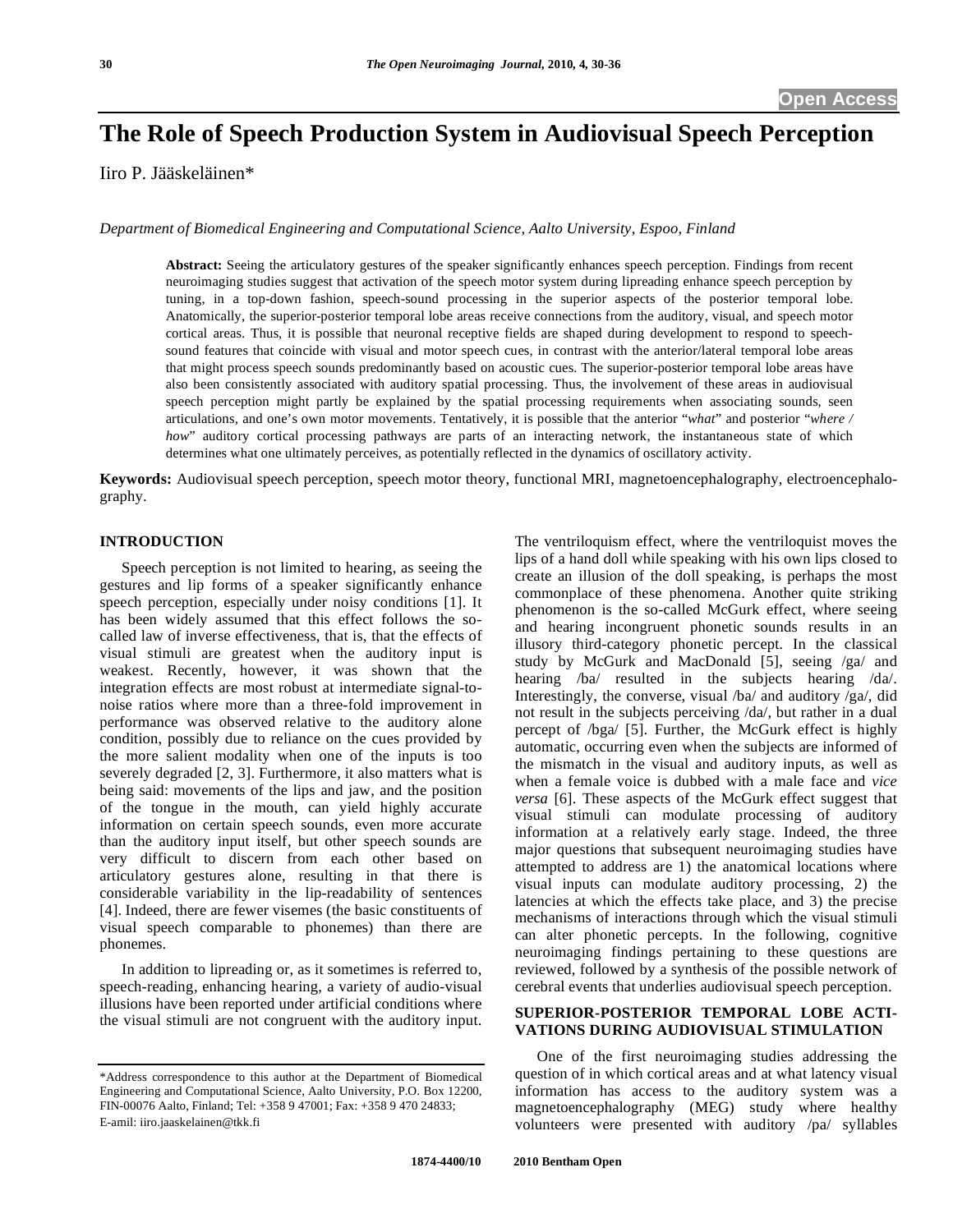together with short video clips of /pa/ vs. /ka/. MEG responses specific to the auditory /pa/ and visual /ka/ combination, which produced percepts of /ta/ or /ka/, were estimated to originate in the superior and posterior aspects of the temporal lobe at a relatively early latency of 150-200 ms from stimulus onset [7]. Subsequent MEG [8, 9] and EEG [10-14] work has confirmed that lipreading modulates auditory-cortical responses to speech sounds as early as ~100 ms from stimulus onset, while visual motion related nonspecific suppression has been observed as early as 50 ms from sound onset [14]. At 50 and 100 ms latencies the auditory evoked responses are presumed to be mostly originating from the primary and secondary auditory cortical areas posterior to the primary auditory cortex, respectively (for a review, see [15]). In a recent study, lipreading  $\sqrt{ga}$ significantly suppressed left-hemisphere MEG responses at  $\sim$ 100 ms latency to the F2 transition contained in /ga/, as compared with lipreading of /ba/ (see Fig. **1**), suggesting that visual speech selectively adapts posterior auditory cortex neural populations tuned to formant transitions [9]. As the formant transitions are the elementary sound-sweep constituents of phonemes, these results suggest that the effects of lipreading can be highly specific and occur at a relatively early level of sound feature processing.



Visual : /ba/ /ba/ /ba/ /ba/ /ba/ /ga/ /ga/



Fig. (1). Lipreading suppresses auditory cortex ~100 ms responses speech sound formant specifically. TOP: Sinusoidal sound sweep analogs of the first formant transition common to /ba/, /ga/, and /da/ sounds, and a continuum of second-formant transitions ranging from the second formant sweep contained in /ba/ to that contained in /ga/ were presented to subjects while they were watching a sequence of short videoclips of a person articulating either /ba/, /ga/, or a still-face control picture. BOTTOM: Comparison of MEG responses to the second-formant sound sweep contained in /ga/ in the still-face baseline, /ba/, and /ga/ lipreading conditions disclosed suppressed responses ~100 ms from sound onset when the subjects were lipeading /ga/ (adapted with permission from [9]).

 Functional magnetic resonance imaging (fMRI) studies have suggested that silent lipreading can activate the primary auditory cortex [16, 17] (although see also [18]), and findings of modulation of EEG brain stem responses during lipreading suggest that there might be hierarchically even lower-level effects [19]. Tentatively, it is possible that the

primary auditory cortex activations resulted from modulation of the receptive field properties of the auditory cortical neurons thus leading to the ongoing fMRI scanner noise eliciting differential activations during lipreading vs. baseline conditions (see [20]). The primary auditory cortex activations are not, however, as robust as the secondary auditory cortex activations during silent lipreading [16, 18, 21]. Further, given the limited temporal resolution of the hemodynamic responses that fMRI measures, it was not possible to determine whether the primary auditory cortex activations were due to back-projections from hierarchically higher secondary auditory or heteromodal cortical areas, or whether they were due to direct connections that have been described between the visual cortex and primary auditory cortex in monkey [22]. There are findings suggesting that at least some of the visual stimulus influence is due to direct connections from the visual to auditory cortical areas (for a review, see [23]), but it is likely that direct visual-to-auditory cortical connections do not fully explain the influence of lipreading on speech perception. For a recently published summary of the multisensory inputs and outputs of the auditory cortex in the monkey, see [24].

 There are several fMRI studies that have mapped cortical areas exhibiting either larger or smaller hemodynamic responses to audiovisual stimuli as compared with the sum of auditory and visual unimodal stimuli in an attempt to identify loci of multimodal sensory integration. It can be surmised that neurons responding to both auditory and visual stimuli are weakly driven when near-threshold auditory and visual stimuli are presented unimodally, whereas bimodal presentation results in the inputs exceeding the threshold, resulting in that bimodal stimuli elicit supra-additive responses compared with responses to unimodal stimuli. On the other hand, when using clearly audible/visible stimuli, unimodal inputs can also drive the multimodal neurons and thus the sum of unimodal responses exceeds the responses elicited by bimodal stimulation. The first of such neuroimaging studies disclosed supra-additive hemodynamic responses to continuous audiovisual speech in the posterior part of the left superior temporal sulcus (pSTS) [25]. The finding of pSTS being involved in audiovisual speech integration has been replicated in subsequent fMRI [26-37], positron emission tomography (PET) [38], and intracranial EEG [39] studies (although see also [40]). Corroborating findings have also been obtained in non-human primate studies, where visual stimuli were found to specifically modulate caudal auditory cortical fields [41]. Further, much like what has been observed in animal studies [42], there appears to be patches of cortex adjacent to each other within the human pSTS responding to auditory, visual, and audiovisual stimulation [31].

 What makes the audiovisual posterior STG/STS activations especially relevant is that they correlate with perception: posterior STS activity was observed when temporally offset auditory and visual stimuli were perceptually fused [32], and in a recent study STG and STS response magnitudes were found to significantly correlate with the perceptual magnitude of the McGurk illusion [43]. A recent study showed, using intracranial recordings in epileptic patients, that the audiovisual integration effects can take place as quickly as 30 ms from sound onset in the secondary auditory cortical areas [44], even though it is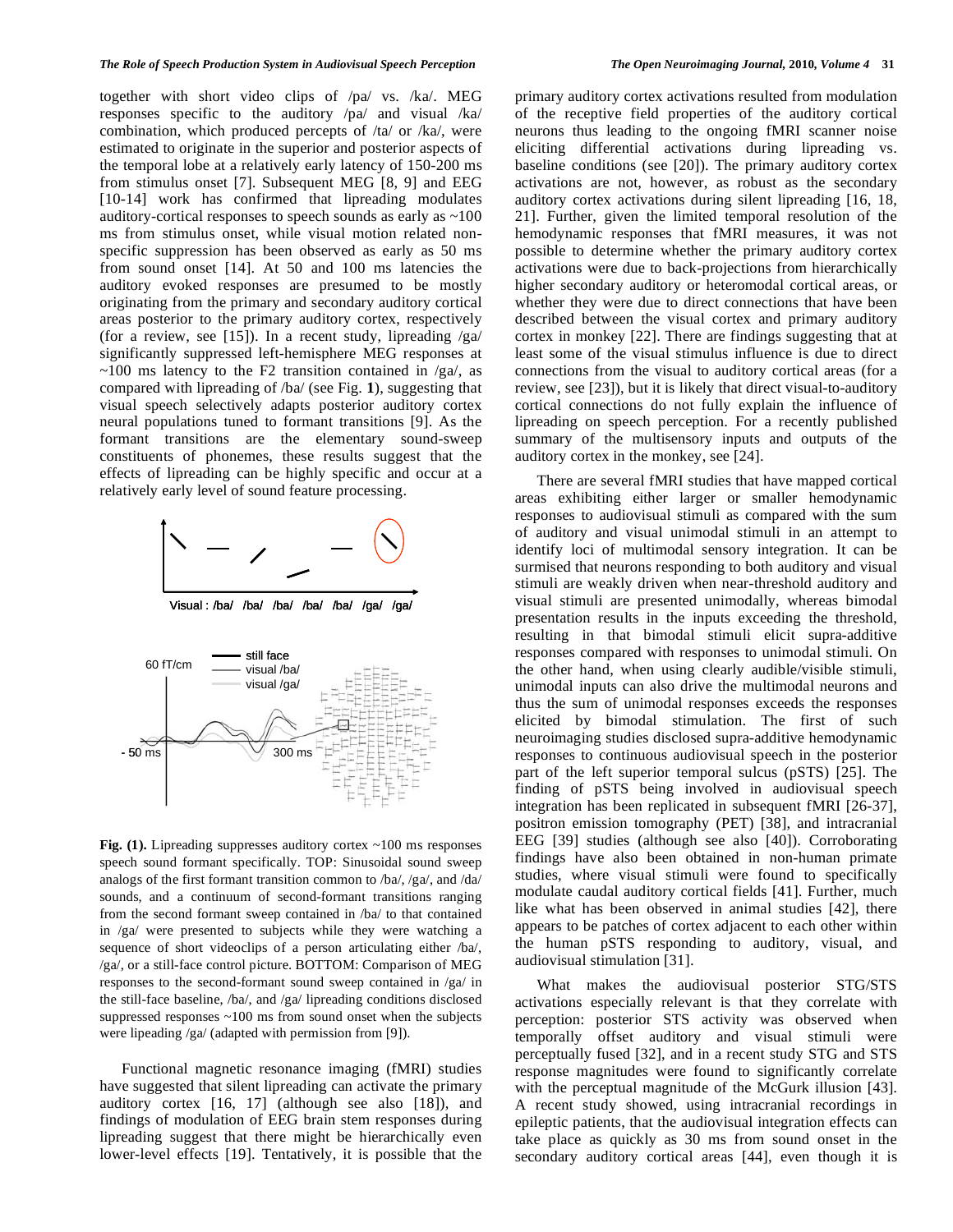unlikely that such early interaction effects could account for audiovisual integration effects at the phonetic level, as the McGurk illusion has been reported to tolerate a relatively wide degree of asynchrony between the auditory and visual speech stimuli, with fusion percepts arising when stimulus asynchronies ranged from  $-34$  ms auditory leading the visual stimulus to  $+173$  ms auditory lagging the visual stimulus [45]. It is possible this is due to there being, under natural conditions, variable delays from the visual to the auditory stimuli, depending on the type and context of a given articulatory gesture, as well as the physical distance between the speakers.

 Another highly interesting question to which neuroimaging studies have attempted to address is which aspects of the seen articulations influence auditory speech processing. When the visual stimuli were wavelet-filtered to specifically retain information on the place of articulation, specific activations were observed in the middle temporal gyrus (MTG), pSTS, and posterior superior temporal gyrus (pSTG) in an fMRI study [30] (see Fig. **2**). Place of articulation cues have also been suggested to underlie the suppression of auditory cortical MEG responses ~100 ms from stimulus onset [46]. In behavioral studies, the onset of opening of the vocal tract in the videoclip was observed to trigger the verbal transformation [47] and McGurk [48] effects. Further, the highly dynamic auditory information contained in the second and higher formants have been specifically implicated in the McGurk effect [48].



**Fig. (2).** Seeing the place of articulation enhances activations to speech sounds in the superior-posterior temporal lobe. TOP: The unfiltered articulating face contained all visual speech gesture motion, the spatial midfrequency wavelet band-pass filtered condition maintained the place of articulation information, and the spatial low-frequency wavelet band-pass filtered condition consisted of gross properties of movement of the lips, jaw, and head. BOTTOM: Sites of multi-sensory integration selectively induced by auditory and visual correspondence of place of articulation information, revealed by contrasting the activity during both the middle-frequency and unfiltered conditions with the activations during the low-frequency condition, were localized predominantly to the left middle temporal gyrus, left superior temporal sulcus, and left superior temporal sulcus (adapted with permission from [30]).

 The importance of synchronous timing of auditory and visual stimulus presentation has also been documented in non-human primate studies. Multisensory enhancements were observed in the primary and secondary auditory cortical local field potentials when species-specific vocalizations and video-clips of associated articulatory gestures were presented to non-human primates in synchrony, whereas suppression of responses abounded with delayed voice-onset times [49]. A subsequent study disclosed timing-dependent multisensory integration effect specifically in the LFP alpha-frequency band in the monkey STS [50]. Thus, it is possible that the

visually salient onset events in seen articulations cause rapid enhancements in the posterior auditory cortical areas, followed by post-stimulus inhibition, which can be even more important for audiovisual integration than the initial excitation [20, 51]. It has also been recently proposed that the articulatory gestures phase-reset the ongoing auditory cortical oscillatory activity, thus enhancing processing of the auditory stimulus especially when listening to continuous speech [52].

# **IS THE SUPERIOR POSTERIOR TEMPORAL LOBE PART OF A SPEECH MOTOR PROCESSING PATH-WAY?**

 Taken together, these findings suggest that the posterior temporal lobe areas are pivotal for integration of visual information with auditory inputs to facilitate, or in the case of artificially mismatched visual and auditory inputs, distort, speech perception. This is in somewhat of a contrast with findings from neuroimaging studies of speech perception that have consistently shown speech-sound specific activations in areas anterior and lateral to the primary auditory cortex [53-55], while the posterior temporal lobe areas have been shown to be more involved in sound location processing than with processing of speech sounds. Studies directly contrasting selectivity of anterior *vs*. posterior auditory cortex to spatial location of the auditory stimuli vs. species specific vocalizations (in non-human primates) and speech sounds (in humans) showed that the anterior auditory cortex is selective to speech/vocalization sounds and the posterior auditory cortex is selective to spatial locations [56-59]. Contrasting these findings, there are studies that have found evidence for speech specific responses in the posterior temporal areas [60-62]. While studies comparing responses to speech *vs*. non-speech sounds could always be criticized on the grounds that it is possible that physical differences between the sounds could have caused the differential activations, activation of the left pSTS was also observed when subjects perceived physically identical sine-wave speech stimuli as speech *vs*. meaningless noise in a recent fMRI study [62].

 To account for this discrepancy in findings, it has been proposed that the posterior temporal areas would not be restricted to spatial processing, but might constitute a parallel stream processing also certain aspects of speech [63- 66]. Specifically, it has been proposed that the dorsal stream would be responsible for mapping speech sounds onto articulatory-based representations, or "doable" articulations and sounds [63-65], thus suggesting that the competing acoustic-perceptual [67, 68] and motor theories [69, 70] of speech perception would both hold true, but manifested in parallel and complementary processing pathways. Given the abundance of findings linking audiovisual speech perception with the posterior speech-motor processing pathway, it is easy to come up with a hypothesis in which the visual information during lipreading would be merged with information/knowledge of the speech motor schemes *via* a mirroring type of process, as well as with the associated speech sounds. Findings from developmental studies, as well as the way that anatomic connections are organized in the brain, yield support for this interpretation.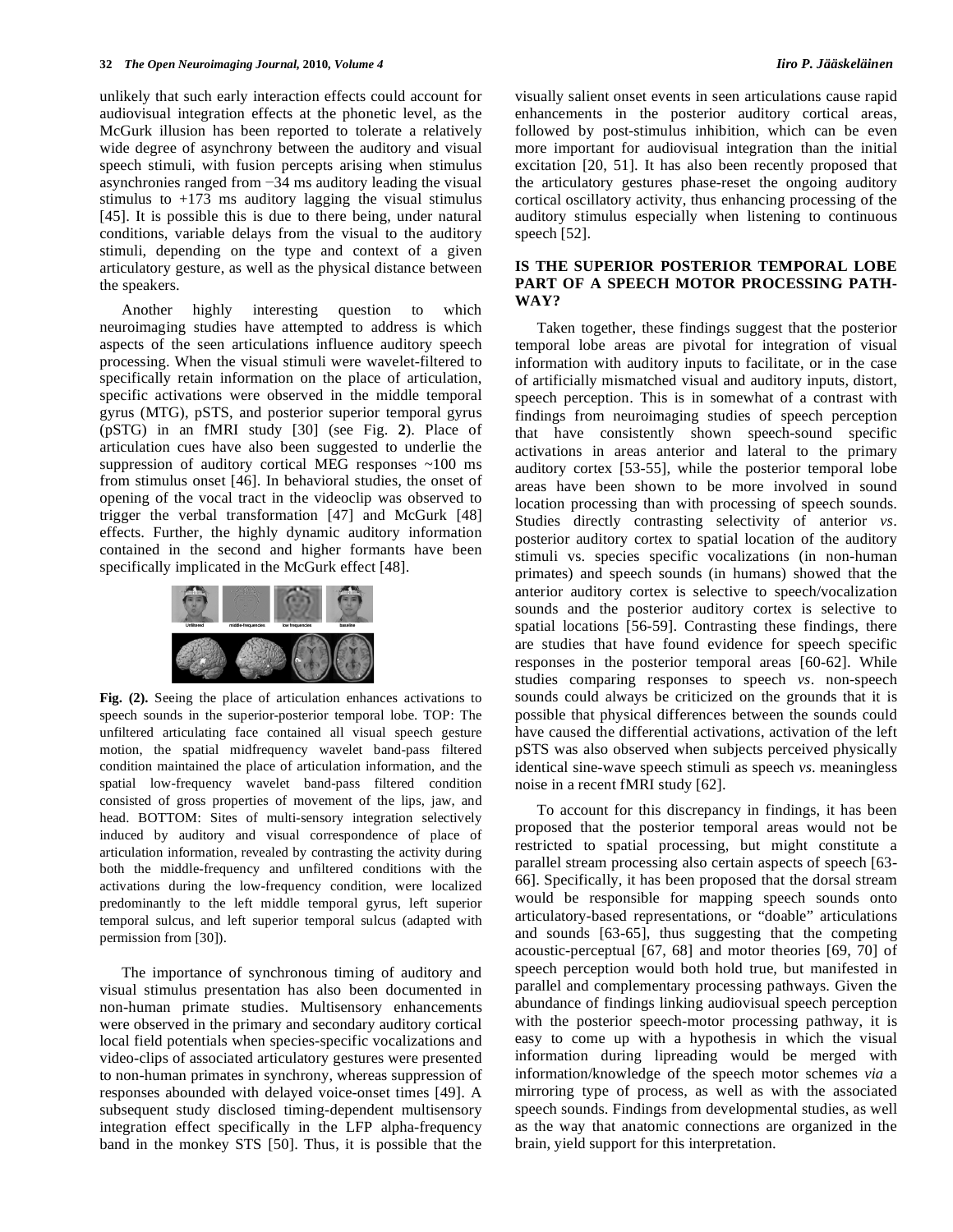# **DEVELOPMENT OF AND CONNECTIVITY SUP-PORTING AUDIOVISUAL SPEECH PERCEPTION**

 Learning to perceive audiovisual speech occurs relatively fast after birth. It has been reported that infants can perceive correspondence between speech sounds and articulatory gestures, and also imitate speech sounds that are presented to them, already at the age of 18 to 20 weeks [71]. Further, at this age infants have also been observed to exhibit the McGurk illusion [72]. It is quite characteristic for infants to pay attention to facial stimuli [73]. As a result, there are plentiful of occasions in which auditory and visual speech cues take place simultaneously. Further, given that it is also characteristic for infants to imitate facial gestures, already as early as at the age of 12-21 days [74], it is likely that there is associated motor system activity occurring more or less simultaneously as the auditory and visual speech cues. Following from the principles of Hebbian learning [75], such a pattern of simultaneously occurring firing across the auditory, visual, and motor systems should result in ensembles of neurons that are sensitive to acoustic features that co-occur with certain salient visual and speech motor cues (although see also [51]). Supporting the role of speech motor system in speech perception learning, subtle deficits in phonetic/word learning have been observed in children suffering from dys/anarthia [76].

 The posterior temporal lobe areas constitute a candidate area for convergence of auditory, visual, and motor system inputs, given that it lies at the intersection of auditory and visual cortical areas, and that it receives motor connections *via* the *arcuate fasciculus*. Especially the close proximity to the posterior temporal areas of the visual middle temporal area (MT) that is devoted to visual motion processing is important as it is vital for the processing of moving lips. Further, it is possible that the spatial processing requirements involved in the task of associating sounds, seen articulations, and one's own motor movements play a role in audio-visuomotor integration, given the prominent role of posterior auditory cortex in spatial processing [56-59]. While the anterior temporal lobe also receives connections from the prefrontal speech motor areas *via* the *uncinate fasciculus*, the anterior temporal lobe areas are further away from sensory visual processing areas such as the area MT. Indeed, connectivity across a wider network of cortical areas is vital for the formation of the posterior temporal cortex speech motor processing qualities. Consistent with this, audiovisual stimuli have been, in addition to posterior temporal lobe, consistently reported to activate the speech motor system and parietal areas (see Fig. **3**). These findings are reviewed below.



**Fig. (3).** An example of activation of speech motor areas, including Broca's area, motor cortex, and parietal cortical areas, during audiovisual speech perception in a recent study (adapted with permission from [79]).

# **THE SPEECH MOTOR SYSTEM IS ACTIVATED DURING AUDIOVISUAL SPEECH PERCEPTION**

 The brain areas that have been found to be activated during lipreading / audiovisual stimulus processing in addition to the posterior STG/STS include the inferior-lateral prefrontal cortex corresponding to the Broca's area [28, 32- 34, 77-81], motor cortex [33, 34, 43, 77, 81], somatosensory cortex [33, 34], posterior parietal cortex [32, 77, 80, 81], claustrum [27], and insular cortex [32, 43]. Taken together these studies indicate that the speech motor system, consisting of Broca's area and the motor cortex and closely linked with the somatosensory and posterior parietal areas, participates in audiovisual speech perception. The specific role and the relative timing of the speech motor system in shaping posterior STG/STS activity during audiovisual speech perception has been a topic of intense study.

 There are MEG findings suggesting that the speech motor area activations occur during silent lipreading at a significantly longer latency than the posterior STG/STS activations [77], thus raising the question of whether the speech motor area activity is secondary to the perceptual process itself—for instance, one could speculate whether the activation of the speech motor system was due to the subjects subvocally rehearsing the stimuli that were presented to them, something that is, however, not supported by findings of a lack of facial EMG activity in experimental designs eliciting robust speech motor system activations during audiovisual stimulation [79]. Further, in trans-cranial magnetic stimulation (TMS) studies, it has been shown that reducing the excitability of motor cortex disrupts phonetic categorization [82], and that this effect was recently shown to be articulator-specific [83]. It is also possible that the use of still rather than dynamic face stimuli [77] affected the MEG results, as this has been subsequently shown to potentially affect how audiovisual speech is processed [78]. Further, the MEG inverse estimates are always subject to certain degree of localization uncertainty and betweensource cross-talk given the ill-posed nature of the electromagnetic inverse problem [84].

 In a recent fMRI study, motor cortical and posterior parietal activations were observed to correlate, in addition to STG/STS, with the perceptual magnitude of the McGurk illusion [43], suggesting that the speech motor system does play a crucial role in how visual stimuli modulate speech perception. These findings corroborate and extend earlier findings of parietal and inferior frontal activations when temporally offset auditory and visual stimuli are perceptually fused [32]. Perhaps one of the most compelling findings speaking for the crucial role of speech production areas in audiovisual speech perception comes from a recent fMRI study (see Fig. **4**), where activity patterns in frontal areas, resulting from the illusory /ta/ percept that was produced by simultaneously presented auditory /pa/ and visual /ka/, were more similar to the activity patterns evoked by audiovisually congruent /ta/ than they were to patterns evoked by congruent audiovisual /pa/ or /ka/ [34]. In contrast, the activity elicited by auditory /pa/ combined with visual /ka/ initially resembled in posterior auditory and visual cortical areas the activity evoked by congruent audiovisual /pa/ and /ka/ stimuli, respectively [34]. At a longer latency, the activity patterns in the posterior temporal and visual cortical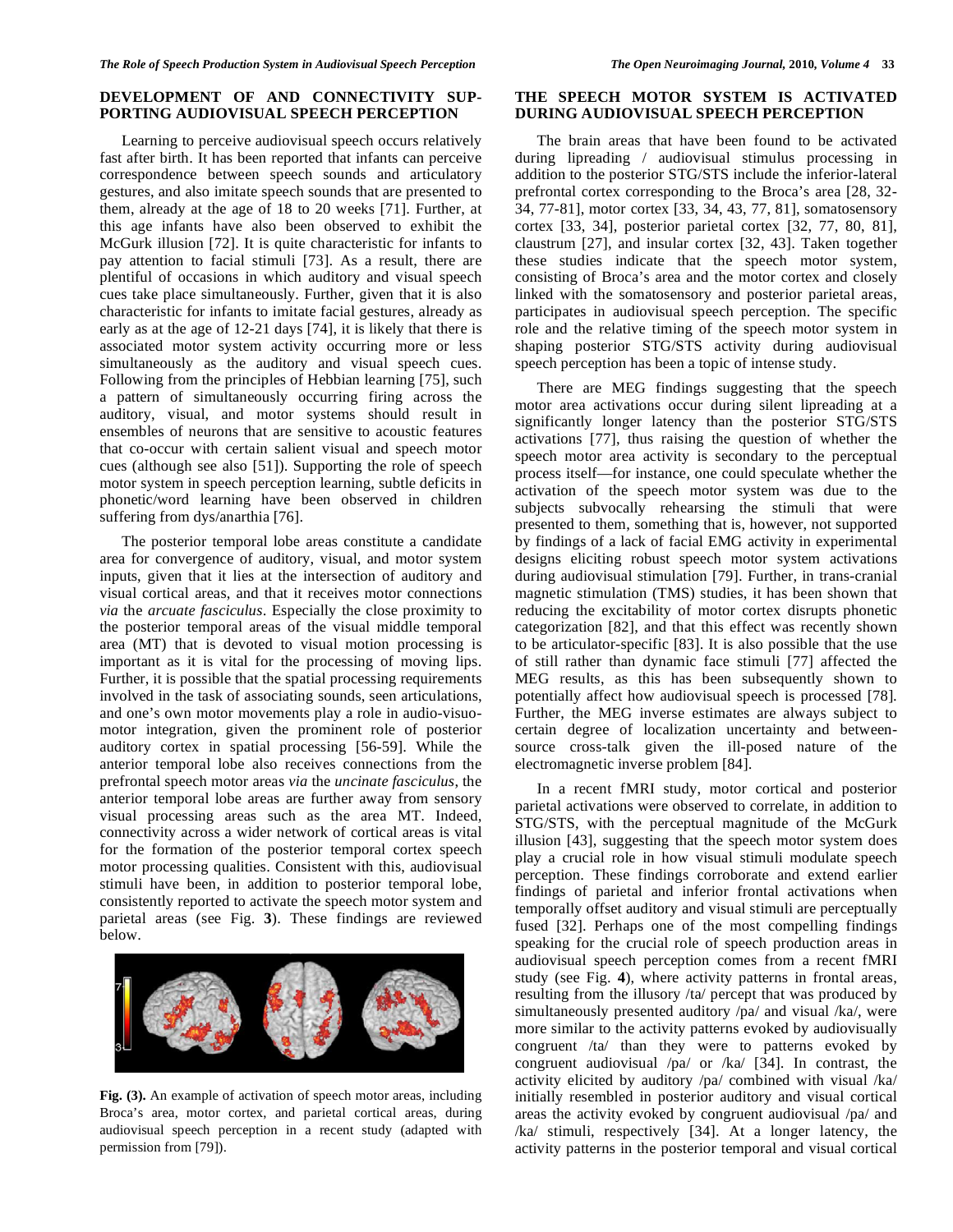

**Fig. (4).** Correlations as a function of time of the distributions of activations elicited by incongruent audiovisual syllable (auditory /pa/ and a visual /ka/) with the distributions of activation to congruent audiovisual /pa/ (gray), /ka/ (blue), /ta/ (orange) in **A**) ventral premotor cortical areas, **B**) left supramarginal gyrus, and (**C**) visual cortical areas. Note that the activity patterns in premotor areas correlated to those elicited by the /ta/ at a shorter latency than in the temporo-parietal and visual cortical areas, suggesting that that there was an efference copy from the speech motor system that shapes phonetic perception at the sensory-cortical level (adapted with permission from [34]).

areas became to resemble the activity pattern elicited by audiovisual /ta/, suggesting that there was an efference copy from the speech motor system that shaped phonetic perception at the sensory-cortical level [34]. The finding of fast access of visual information to prefrontal cortex, followed by a feedback to sensory areas has also been suggested by combined fMRI and MEG studies of object recognition [85]. Further, supporting this line of thinking, recent MEG findings were interpreted as suggesting that visual inputs are converted to motor-linguistic representations prior to their fusion with auditory information [14].

## **CONCLUDING REMARKS**

 Visual speech cues, lip forms, the position of the jaw, and the position of the tongue in mouth, significantly affect how information through the auditory system is processed in the brain, with congruent audiovisual stimuli improving speech perception, and incongruent stimuli in certain cases resulting in distorted percepts. It appears that visual speech cues, especially cues on the place of articulation, affect auditory processing. Visual-auditory interactions take place even at the level of the primary auditory cortex and/or auditory brain stem, which might play a role in how auditory stimuli are filtered to enhance speech perception. The vast majority of human neuroimaging studies have, however, implicated the posterior STG/STS as the area where articulatory gestures speech-specifically modulate auditory processing, even at surprisingly short latencies of a few tens to one hundred milliseconds. Given the hypothesis that there are two parallel speech processing pathways, an anterior pathway presumably devoted to processing speech based on acoustic cues, and a posterior pathway where neuronal receptive fields are shaped by simultaneous visual, auditory, and speech motor cues, it remains an open question where in the brain speech percepts ultimately emerge. From lesion studies it is well known that patients with damage to the speech motor system can retain their speech comprehension abilities, while patients with lesions of the temporal cortex often experience severe problems comprehending speech. Thus, it is unlikely that the speech motor system is where the conscious speech percepts form, but rather it is possible that the speech motor system activations caused by lipreading

modulate the posterior temporal cortex activity patterns. Tentatively, it is possible that the anterior and posterior processing pathways are parts of an interacting network [86], the instantaneous state of which determines what one ultimately perceives, as potentially reflected in the dynamics of oscillatory activity [52, 87].

# **ACKNOWLEDGEMENT**

Financially supported by the Academy of Finland.

# **REFERENCES**

- [1] Sumby WH, Pollack I. Visual contribution to speech intelligibility in noise. J Acoust Soc Am 1954; 26: 212-15.
- [2] Ross LA, Saint-Amour D, Leavitt VM, Javitt DC, Foxe JJ. Do you see what I am saying? Exploring visual enhancement of speech comprehension in noisy environments. Cereb Cortex 2007; 17: 1147-53.
- [3] Ma WJ, Zhou X, Ross LA, Foxe JJ, Parra LC. Lip-reading aids word recognition most in moderate noise: a Bayesian explanation using high-dimensional feature space. PLoS One 2009; 4: e4638.
- [4] MacLeod A, Summerfield AQ. Quantifying the contribution of vision to speech perception in noise. Br J Audiol 1987; 21: 131-41.
- [5] McGurk H, MacDonald J. Hearing lips and seeing voices. Nature 1976; 264: 746-48.
- [6] Green KP, Kuhl PK, Meltzoff AN, Stevens EB. Integrating speech information across talkers, gender, and sensory modality: female faces and male voices in the McGurk effect. Percept Psychophys 1991; 50: 524-36.
- [7] Sams M, Aulanko R, Hamalainen M, *et al*. Seeing speech: visual information from lip movements modifies activity in the human auditory cortex. Neurosci Lett 1991; 127: 141-45.
- [8] Jaaskelainen IP, Ojanen V, Ahveninen J, *et al*. Adaptation of neuromagnetic N1 responses to phonetic stimuli by visual speech in humans. Neuroreport 2004; 15: 2741-44.
- [9] Jaaskelainen IP, Kauramäki J, Tujunen J, Sams M. Formant transition-specific adaptation by lipreading of left auditory cortex N1m. Neuroreport 2008; 19: 93-7.
- [10] Klucharev V, Mottonen R, Sams M. Electrophysiological indicators of phonetic and non-phonetic multisensory interactions during audiovisual speech perception. Brain Res Cogn Brain Res 2003;  $18.65 - 75$
- [11] Besle J, Fort A, Delpuech C, Giard MH. Bimodal speech: early suppressive visual effects in human auditory cortex. Eur J Neurosci 2004; 20: 2225-34.
- [12] van Wassenhove V, Grant KW, Poeppel D. Visual speech speeds up the neural processing of auditory speech. Proc Natl Acad Sci USA 2005; 102: 1181-86.
- [13] Kislyuk DS, Möttönen R, Sams M. Visual processing affects the neural basis of auditory discrimination. J Cogn Neurosci 2008; 20: 2175-84.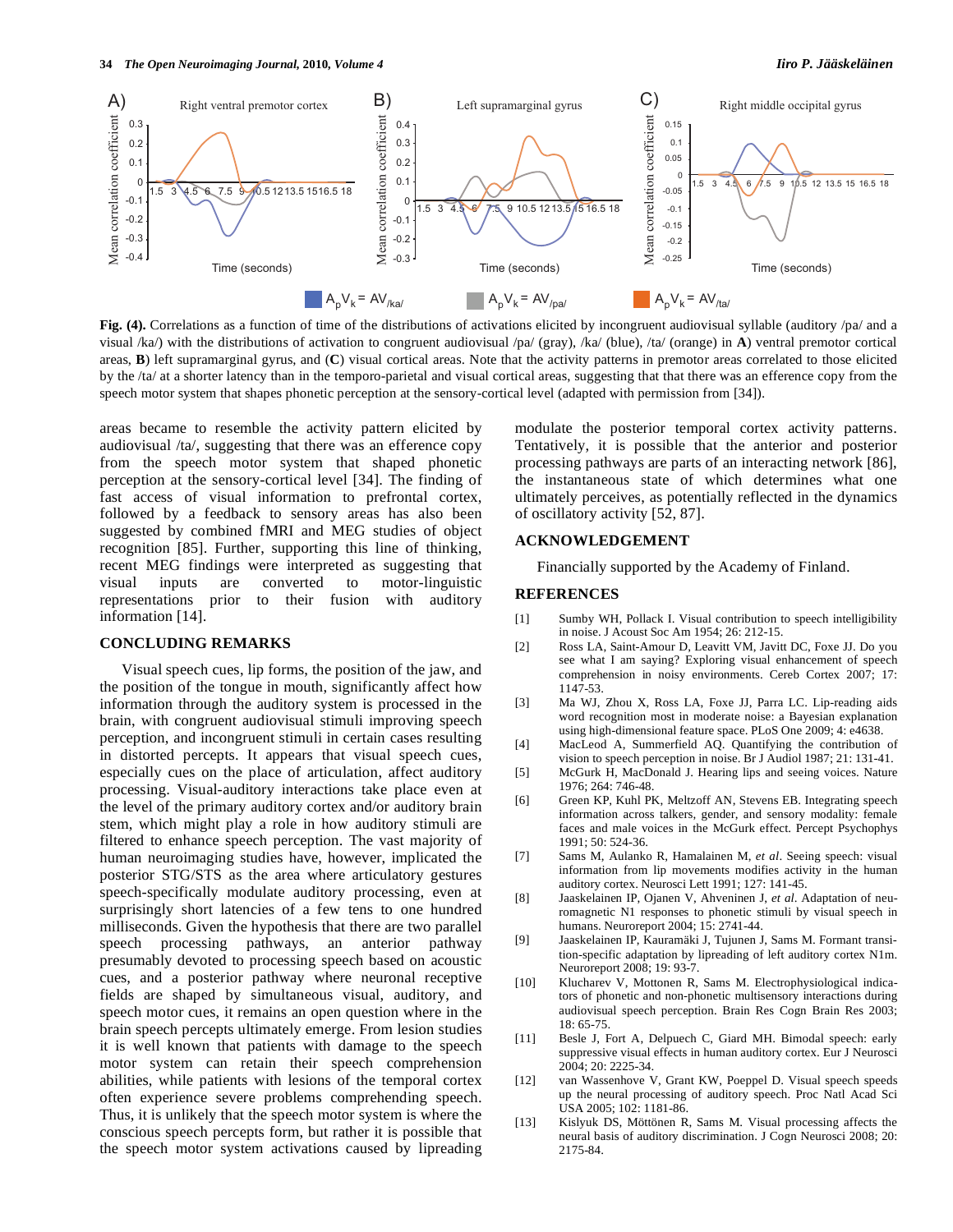### *The Role of Speech Production System in Audiovisual Speech Perception The Open Neuroimaging Journal,* **2010***, Volume 4* **35**

- [14] Hertrich I, Mathiak K, Lutzenberger W, Ackermann H. Time course of early audiovisual interactions during speech and nonspeech central auditory processing: a magnetoencephalography study. J Cogn Neurosci 2009; 21: 259-74.
- [15] Hari R. The neuromagnetic method in the study of the human auditory cortex. In: Grandori F, Hoke M, Romani G, Eds. Auditory evoked magnetic fields and potentials. Advances in audiology. Basel: Karger 1990; pp. 222-82.
- [16] Calvert GA, Bullmore ET, Brammer MJ, *et al*. Activation of auditory cortexd during silent lipreading. Science 1997; 276: 593-96.
- [17] Pekkola J, Ojanen V, Autti T, *et al*. Primary auditory cortex activation by visual speech: an fMRI study at 3T. Neuroreport 2005; 16: 125-28.
- [18] Bernstein LE, Auer ETJ, Moore JK, Ponton CW, Don M, Singh M. Visual speech perception without primary auditory cortex activation. Neuroreport 2002; 13: 311-15.
- [19] Musacchia G, Sams M, Nicol T, Kraus N. Seeing speech affects acoustic information processing in the human brainstem. Exp Brain Res 2006; 168: 1-10.
- [20] Jaaskelainen IP, Ahveninen J, Belliveau JW, Raij T, Sams M. Short-term plasticity in auditory cognition. Trends Neurosci 2007; 30: 653-61.
- [21] Pekkola J, Ojanen V, Autti T, Jaaskelainen IP, Mottonen R, Sams M. Attention to visual speech gestures enhances hemodynamic activity in the left planum temporale. Hum Brain Mapp 2006; 27: 471-7.
- [22] Falchier A, Clavagnier S, Barone P, Kennedy H. Anatomical evidence of multimodal integration in primate striatal cortex. J Neurosci 2002; 22: 5749-59.
- [23] Foxe JJ, Schroeder CE. The case for feedforward multisensory convergence during early cortical processing. Neuroreport 2005; 16: 419-23.
- [24] Smiley J, Falchier A. Multisensory connections of monkey auditory cerebral cortex. Hear Res 2009; 258(1-2): 37-46.
- [25] Calvert GA, Campbell R, Brammer MJ. Evidence from functional magnetic resonance imaging of crossmodal binding in the human heteromodal cortex. Curr Biol 2000; 10: 649-57.
- [26] Campbell R, MacSweeney M, Surguladze S, *et al*. Cortical substrates for the perception of face actions: an fMRI study of the specificity of activation for seen speech and for meaningless lower-face acts (gurning). Brain Res Cogn Brain Res 2001; 12: 233-43.
- [27] Olson IR, Gatenby JC, Gore JC. A comparison of bound and unbound audio-visual information processing in the human cerebral cortex. Brain Res Cogn Brain Res 2002; 14: 129-38.
- [28] Callan DE, Jones JA, Munhall K, Callan AM, Kroos C, Vatikiotis-Bateson E. Neural processes underlying perceptual enhancement by visual speech gestures. Neuroreport 2003; 14: 2213-18.
- [29] Wright TM, Pelphrey KA, Allison T, McKeown MJ, McCarthy G. Polysensory interactions along lateral temporal regions evoked by audiovisual speech. Cereb Cortex 2003; 13: 1034-43.
- [30] Callan DE, Jones JA, Munhall K, Kroos C, Callan AM, Vatikiotis-Bateson E. Multisensory integration sites identified by perception of spatial wavelet filtered visual speech gesture information. J Cogn Neurosci 2004; 16: 805-16.
- [31] Beauchamp MS, Arqall BD, Bodurka J, Duyn JH, Martin A. Unraveling multisensory integration: patchy organization within human STS multisensory cortex. Nat Neurosci 2004; 7: 1190-92.
- [32] Miller LM, D'Esposito M. Perceptual fusion and stimulus coincidence in the cross-modal integration of speech. J Neurosci 2005; 25: 5884-93.
- [33] Skipper JI, Nusbaum HC, Small SL. Listening to talking faces: motor cortical activation during speech perception. Neuroimage 2005; 25: 76-89.
- [34] Skipper JI, van Wassenhove V, Nusbaum HC, Small SL. Hearing lips and seeing voices: how cortical areas supporting speech production mediate audiovisual speech perception. Cereb Cortex 2007; 17: 2387-99.
- [35] Jaaskelainen IP, Koskentalo K, Balk MH, *et al*. Inter-subject synchronization of prefrontal cortex hemodynamic activity during natural viewing. Open Neuroimaging J 2008; 2: 14-9.
- [36] Murase M, Saito DN, Kochiyama T, *et al*. Cross-modal integration during vowel identification in audiovisual speech: a functional magnetic resonance imaging study. Neurosci Lett 2008; 434: 71- 76.
- [37] Hocking J, Price CJ. Dissociating verbal and nonverbal audiovisual object processing. Brain Lang 2009; 108: 89-96.
- [38] Malacuso E, George N, Dolan R, Spence C, Driver J. Spatial and temporal factors during processing of audiovisual speech: a PET
- study. Neuroimage 2004; 21: 725-32. [39] Reale RA, Calvert GA, Thesen T, *et al*. Auditory-visual processing
- represented in the human superior temporal gyrus. Neuroscience 2007; 145: 162-84.
- [40] Hocking J, Price CJ. The role of the posterior superior temporal sulcus in audiovisual processing. Cereb Cortex 2008; 18: 2439-49.
- [41] Kayser C, Petkov CI, Augath M, Logothetis NK. Functional imaging reveals visual modulation of specific fields in auditory cortex. J Neurosci 2007; 27: 1824-35.
- [42] Wallace MT, Ramachandran R, Stein BE. A revised view of sensory cortical parcellation. Proc Natl Acad Sci USA 2004; 101: 2167- 72.
- [43] McKenna BM, Lin F-H, Raij T, Jaaskelainen IP, Stufflebeam S. Primary and multisensory cortical activity is correlated with audiovisual percepts. Hum Brain Mapp 2010; 31:526-38.
- [44] Besle J, Fischer C, Bidet-Caulet A, Lecaignard F, Bertrand O, Giard MH. Visual activation and audiovisual interactions in the auditory cortex during speech perception: intracranial recordings in humans. J Neurosci 2008; 28: 14301-10.
- [45] van Wassenhove V, Grant KW, Poeppel D. Temporal window of integration in auditory-visual speech perception. Neuropsychologia 2007; 45: 598-607.
- [46] Davis C, Kislyuk DS, Kim J, Sams M. The effect of viewing speech on auditory speech processing is different in the left and right hemispheres. Brain Res 2008; 1242: 151-61.
- [47] Sato M, Basirat A, Schwartz JL. Visual contribution to the multistable perception of speech. Percept Psychophys 2007; 69: 1360- 72.
- [48] Green KP, Norrix LW. Acoustic cues to place of articulation and the McGurk effect: the role of release bursts, aspiration, and formant transitions. J Speech Lang Hear Res 1997; 40: 646-65.
- [49] Ghazanfar AA, Maier JX, Hoffman KL, Logothetis NK. Multisensory integration of dynamic faces and voices in rhesus monkey auditory cortex. J Neurosci 2005; 25: 5004-12.
- [50] Chandrasekaran C, Ghazanfar AA. Different neural frequency bands integrate faces and voices differently in the superior temporal sulcus. J Neurophysiol 2009; 101: 773-88.
- [51] Friedel P, van Hemmen JL. Inhibition, not excitation, is the key to multimodal sensory integration. Biol Cybern 2008; 98: 597-618.
- [52] Schroeder CE, Lakatos P, Kajikawa Y, Partan S, Puce A. Neuronal oscillations and visual amplification of speech. Trends Cogn Sci 2008; 12: 106-13.
- [53] Binder JR, Frost JA, Hammeke TA, *et al*. Human temporal lobe activation by speech and nonspeech sounds. Cereb Cortex 2000; 10: 512-28.
- [54] Obleser J, Boecker H, Drzezga A, *et al*. Vowel sound extraction in anterior superior temporal cortex. Hum Brain Mapp 2006; 27: 562- 71.
- [55] Leff AP, Iverson P, Schofield TM, *et al*. Vowel-specific mismatch responses in the anterior superior temporal gyrus: an fMRI study. Cortex 2009; 45: 517-26.
- [56] Tian B, Reser D, Durham A, Kustov A, Rauschecker JP. Functional specialization in rhesus monkey auditory cortex. Science 2001; 292: 290-93.
- [57] Alain C, Arnott SR, Hevenor S, Graham S, Grady CL. "What" and "where" in the human auditory system. Proc Natl Acad Sci USA 2001; 98: 12301-06.
- [58] Ahveninen J, Jaaskelainen IP, Raij T, *et al*. Task-modulated "what" and "where" pathways in human auditory cortex. Proc Natl Acad Sci USA 2006; 103: 14608-13.
- [59] Lomber SG, Malhotra S. Double dissociation of 'what' and 'where' processing in auditory cortex. Nat Neurosci 2008; 11: 609-16.
- [60] Naatanen R, Lehtokoski A, Lennes M, *et al*. Language-specific phoneme representations revealed by electric and magnetic brain responses. Nature 1997; 385: 432-34.
- [61] Belin P, Zatorre RJ, Lafaille P, Ahad P, Pike B. Voice-selective areas in human auditory cortex. Nature 2000; 403: 309-12.
- [62] Möttönen R, Galvert GA, Jaaskelainen IP, *et al*. Perceiving identical sounds as speech or non-speech modulates activity in the left posterior superior temporal sulcus. Neuroimage 2006; 30: 563-9.
- [63] Scott SK, Johnsrude IS. The neuroanatomical and functional organization of speech perception. Trends Neurosci 2003; 26: 100- 7.